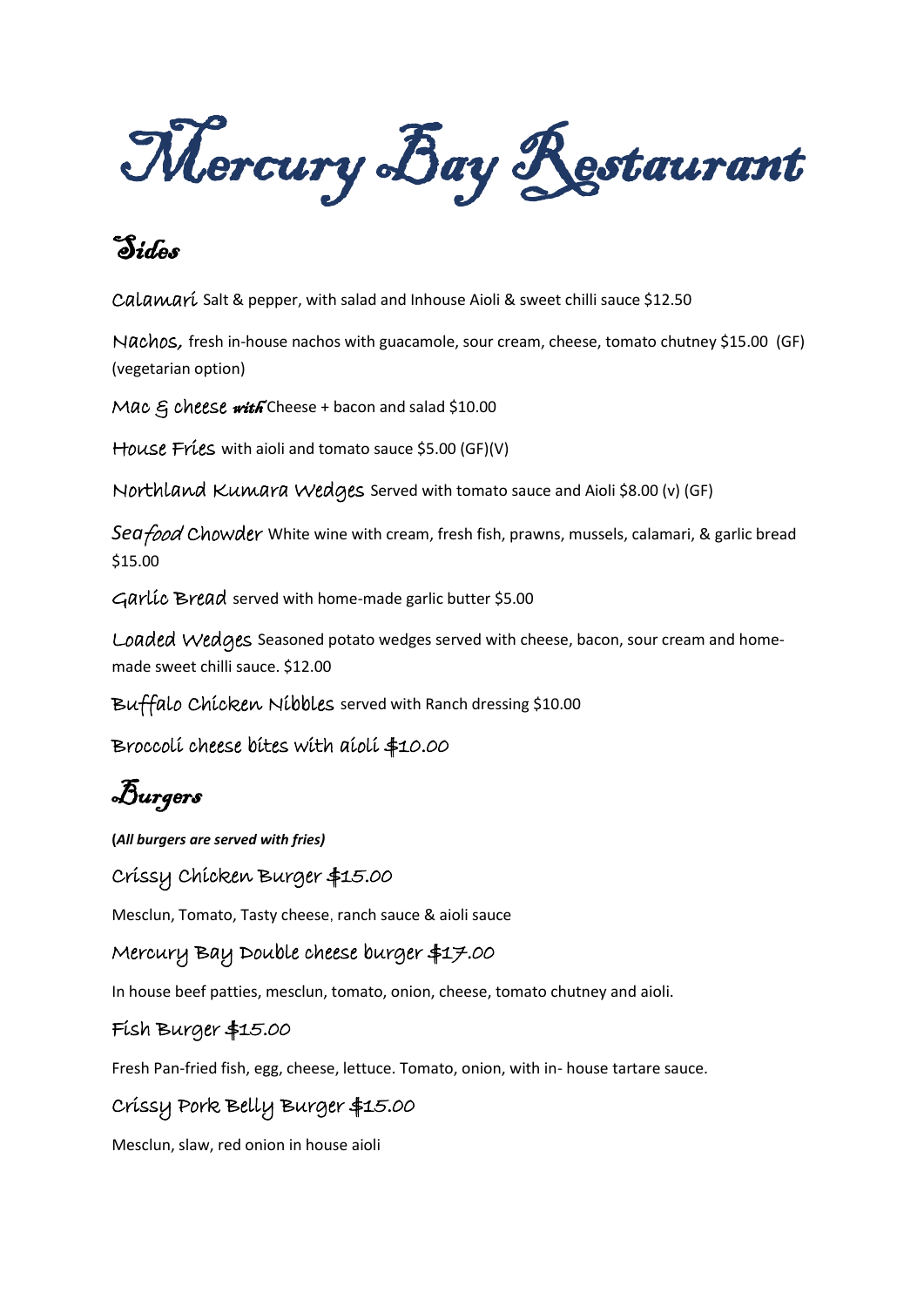# Whiti Beef Burger \$18.00

Home made patties, Mesclun, tomato, onion, beetroot, tomato chutney, tasty cheese dawn, egg, homemade aioli.

Salad

#### Calamari Salad \$17.00

Tomato, cucumber, red onion, mesclun, cocktail sauce and lemon dressing

### Crissy chicken salad \$16.00

Mesclun, tomato, cucumber, cocktail sauce, almond, citrus whipped feta and balsamic dressed

## Garlic Prawn Salad \$17.00 (GF)

Lettuce, tomato, red onion, cucumber, Cocktail sauce

### Chef's Veggie Salad & Halloumi \$15.00

Mains

# Fish & chips \$20.00

Fresh beer battered fish served with fries, petite garden salad, with homemade tartare sauce and lemon dressing

## Pork belly \$20.00

Triple cooked pork belly with Asian slaw and fries

#### Pork Ribs & MBC Smoked Ribs \$23.50

In house smoked and rubbered pork ribs glazed with our own bourbons BBQ sauce served with fries,

#### Char Grill Steak & Fries \$25.00

Char grilled Sirloin steak cooked to your liking served with mixed salad, fries and mushroom.(GF)250g

#### Lamb Shank \$24.00

Served on creamy mash potato and seasonal vegies